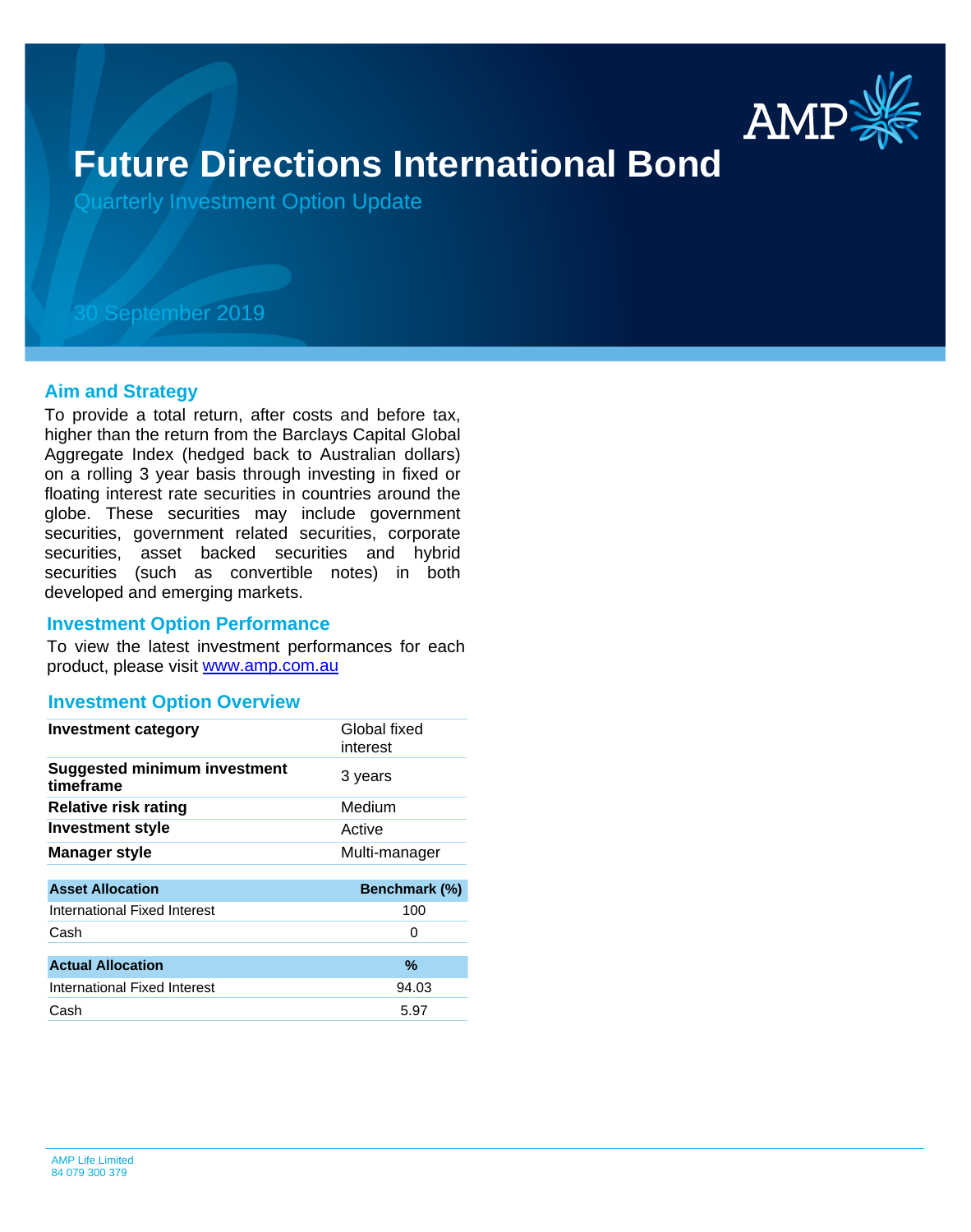### **Fund Performance**

The Fund posted a positive return (before fees) in the September quarter and outperformed the benchmark. All six of the Fund's underlying managers generated positive absolute returns, with two outperforming their respective benchmarks.

The largest segment of the Fund, global government bonds, recorded positive absolute performance. Within the segment, the **AMP Capital** portfolio posted a positive return but underperformed its benchmark. The further easing of monetary policy in Europe and the restart of quantitative easing contributed to a flattening of interest rate curves and a tightening of spreads between periphery and core European bond yields. Long duration positions detracted slightly from performance, as bonds sold off sharply in the second week of September and only retraced a small portion of the selloff by month end. Canadian and US rates positions were the main detractors.

Elsewhere within the global government bond segment, **Kapstream** and **Colchester** posted positive returns but underperformed the benchmark. The main detractor from **Kapstream's** performance was a short duration position in Europe, particularly within Italy and France. Long duration positions in Australia and Poland, and short duration positions in Switzerland, Japan and Austria were the main contributors. **Colchester's** bond selection detracted from relative returns, while currency strategies made a positive contribution. The main bond detractors were underweight positions in the UK, the US and Europe. Long positions in the Mexican peso and Japanese yen, and a short position in the New Zealand dollar, were the main currency contributors.

Within global credit, **Morgan Stanley** and **Blackrock** posted positive absolute returns but Morgan Stanley underperformed the benchmark. **Morgan Stanley's** investment grade credit positioning had a positive impact on performance. Positioning in financials was the main contributor, specifically an overweight exposure to the banking sector. However, positioning within the industrials sector was a partial detractor. Allocations to high-yield bonds and convertibles had a neutral impact on performance. **Blackrock's** credit security selection and asset allocation strategies contributed to relative performance, while the overall impact of interest rate strategies was almost neutral.

The smallest segment of the Fund – the global securitised segment managed by **Wellington** – recorded a positive absolute return and outperformed its benchmark.Security selection initially contributed to performance, primarily due to selection within 30-year Government National Mortgage Association (GNMA) bonds where cash flows are passed through to investors. However, this impact was partially unwound in September. Sector allocation detracted from performance, primarily due to an underweight allocation to 30-year conventional bonds where cash flows are passed through to investors. This was partially offset by contributions from allocations to interest-only agency collateralised mortgage obligations (CMOs) and non-agency residential mortgage backed securities (RMBS). Yield curve positioning and duration management detracted from relative performance over the quarter.

#### **Market Review**

After showing some signs of consolidating early in the September quarter, global government bond markets rallied into the widely anticipated move by the US Federal Reserve to lower the Federal Funds Rate range by 0.25% following its policy meeting on 31 July, and picked up momentum during August as an escalation of the US-China trade dispute eroded investor confidence in global economic growth prospects. The significant fall in bond yields prompted yield curves globally to flatten. In September, bond yields initially moved higher amid indications that the US economy continues to create new jobs, however yields subsequently retraced part of their rise after disruptive drone attacks on Saudi Arabian oil facilities saw the return of 'risk off' sentiment and the US Federal Reserve lowered the target range for the federal funds rate by a further 0.25%. Monetary easing also featured in Europe later in the period, where the European Central Bank announced a reduction in its deposit rate to -0.50% and a planned restart in November of its asset purchase plan at a rate of €20 billion per month. The US 10-year bond yield ended the quarter at 1.66%, while its German and Japanese counterparts ended at -0.57% and -0.21% respectively.

#### **Outlook**

Very low sovereign bond yields point to a low medium-term return potential from global sovereign fixed interest. However, with a generally benign inflationary environment, an unresolved US-China trade dispute causing a flight to safety, and a general bias from central banks towards more accommodative stances; any upward pressure on bond yields is now likely to be subdued for the time being. Lower bond yields may persist, at least until the global economic environment shows signs of improved sentiment, momentum and visibility.